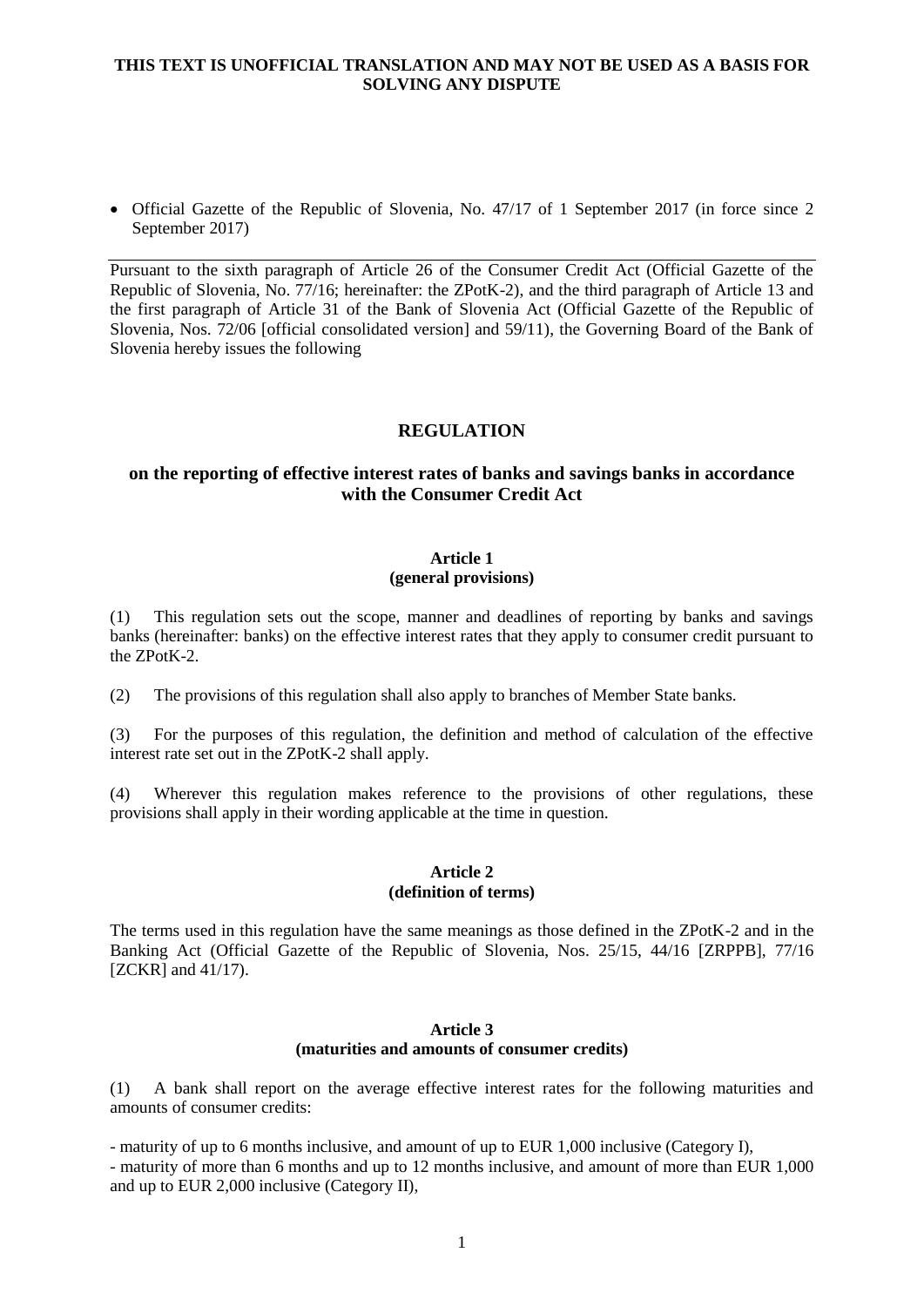### **THIS TEXT IS UNOFFICIAL TRANSLATION AND MAY NOT BE USED AS A BASIS FOR SOLVING ANY DISPUTE**

- maturity of more than 12 months and up to 36 months inclusive, and amount of more than EUR 2,000 and up to EUR 4,000 inclusive (Category III),

- maturity of more than 36 months and up to 10 years inclusive, and amount of more than EUR 4,000 and up to EUR 20,000 inclusive (Category IV).

(2) For the purposes of the reporting set out in the first paragraph of this article, the bank shall take account of the agreed effective interest rates from concluded credit agreements.

(3) Consumer credit that is not categorised in any of the combinations of maturity and amount set out in the first paragraph of this article shall in accordance with the fourth paragraph of Article 26 of the ZPotK-2 be placed in the category where its maturity and amount do not exceed the ceilings for the category in question.

#### **Article 4 (range of consumer credits)**

(1) For the purposes of the reporting of average effective interest rates set out in the first paragraph of Article 3 of this regulation, a bank shall take account of consumer credit, including consumer credit for immovable property.

(2) The first paragraph of this article notwithstanding, the bank shall not take account of credit agreements referred to in points 4, 6 and 12 of Article 2 of the ZPotK-2 as consumer credit.

### **Article 5**

### **(method for calculating average effective interest rates of banks)**

(1) In the calculation of average effective interest rates referred to in the first paragraph of Article 3 of this regulation, a bank shall take account of credit agreements concluded in the previous six months, namely for periods of 1 January to 30 June, and 1 July to 31 December.

(2) The bank shall use the ordinary arithmetic mean in the calculation of average effective interest rates in individual categories.

#### **Article 6 (deadlines and manner of reporting)**

(1) A bank shall report twice a year on the average effective interest rates across the categories set out in Article 3 of this regulation, by the  $15<sup>th</sup>$  day of the month following the end of each period referred to in the first paragraph of Article 5 of this regulation.

(2) The bank shall report on the average effective interest rates of consumer credit on the EOM-PotK form, the format and submission of which are defined in detail by the technical guidelines published on the Bank of Slovenia website (under Reporting).